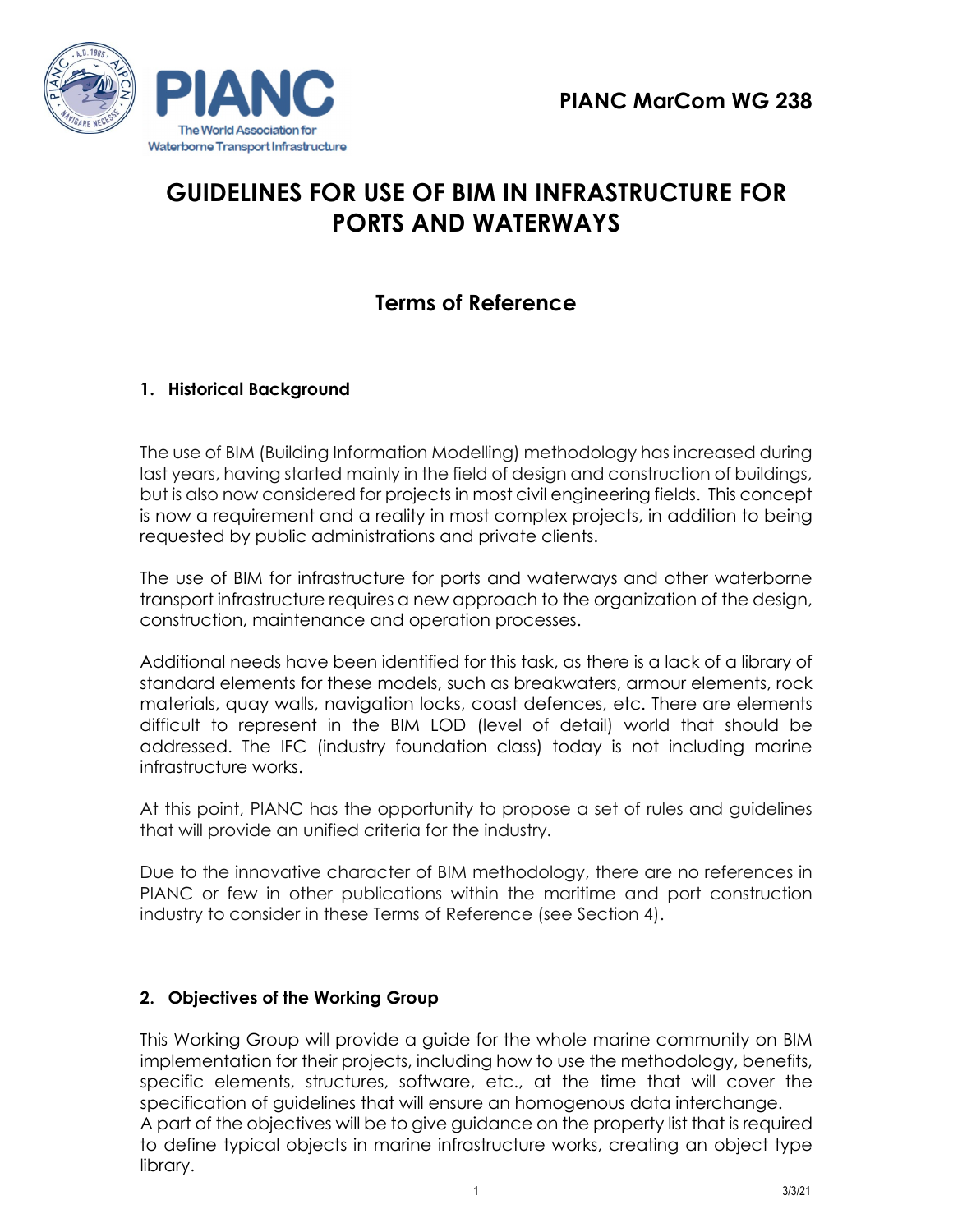# **3. Scope**

The scope of the group will focus on BIM implementation for infrastructure for ports and waterways, including if possible, a case study as example.

The WG shall consider, but not limited to, the topics listed below, specifically reviewed for marine projects:

- Glossary of BIM terminology
- BIM objectives and stages
- Benefits for clients and contractors
- Employer Information Requirements (by the client)
- BIM and construction contracts (e.g. build, D&B, DBFM, ECI, …)
- BIM applications
- Models structure
- GIS information
- Level of information needs: Level of geometry (LOG) and Level of Information (LOI)
- BIM elements classification
- Deliverables for each stage
- File management and collaborative environment
- Quality controls
- OTL (object type library), ILS (information delivery system), IFC (industry foundation class)

It will be for the WG to decide the extent to which VDC (Virtual Design and Construction) should be included in the WG report.

#### **4. Earlier Reports to be Reviewed**

No applicable PIANC reports

Other reports or standards:

- BS EN ISO 19650-1:2018 Organization and digitization of information about buildings and civil engineering works, including building information modelling (BIM). Information management using building information modelling. Concepts and principles.
- BS EN ISO 19650-2:2018 Organization and digitization of information about buildings and civil engineering works, including building information modelling (BIM). Information management using building information modelling. Delivery phase of the assets
- BS 8536-1:2015 Briefing for design and [construction.](https://www.designingbuildings.co.uk/wiki/BS_8536-1:2015_Briefing_for_design_and_construction._Code_of_practice_for_facilities_management_(Buildings_infrastructure)) Code of practice for facilities management (Buildings [infrastructure\).](https://www.designingbuildings.co.uk/wiki/BS_8536-1:2015_Briefing_for_design_and_construction._Code_of_practice_for_facilities_management_(Buildings_infrastructure))
- BS 8536-2:2016 Design and [construction:](https://www.designingbuildings.co.uk/wiki/BS_8536-2:2016_Design_and_construction:_Code_of_practice_for_asset_management_(Linear_and_geographical_infrastructure) Code of practice for asset [management](https://www.designingbuildings.co.uk/wiki/BS_8536-2:2016_Design_and_construction:_Code_of_practice_for_asset_management_(Linear_and_geographical_infrastructure) (Linear and geographical infrastructure).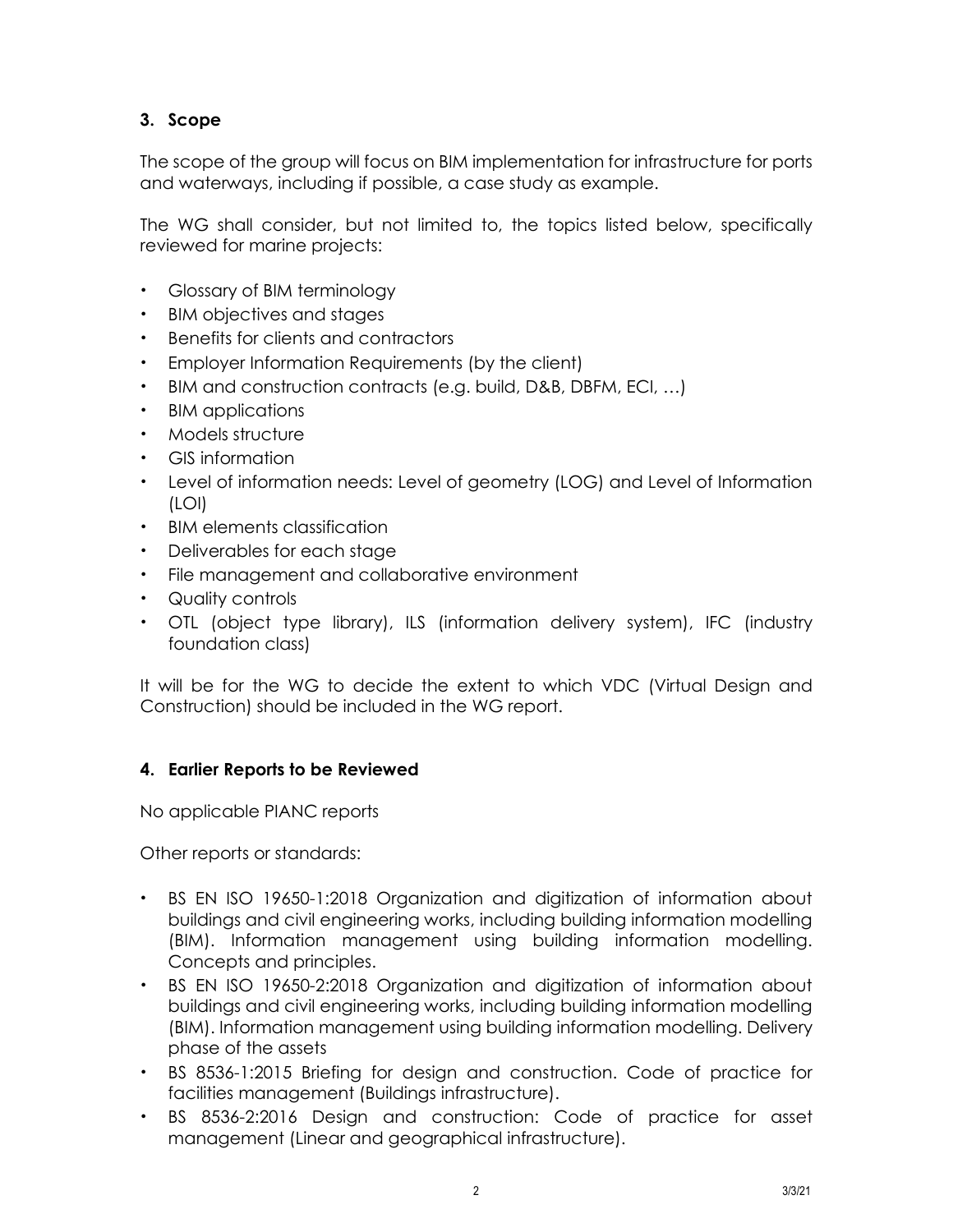- PAS [1192-5:2015.](https://www.designingbuildings.co.uk/wiki/PAS_1192-5:2015) [Specification](https://www.designingbuildings.co.uk/wiki/Specifications) for security-minded building [information](https://www.designingbuildings.co.uk/wiki/Building_Information_Modelling) [modelling,](https://www.designingbuildings.co.uk/wiki/Building_Information_Modelling) [digital](https://www.designingbuildings.co.uk/wiki/Digital) built [environments](https://www.designingbuildings.co.uk/wiki/Built_environment) and [smart](https://www.designingbuildings.co.uk/wiki/Smart) asset [management.](https://www.designingbuildings.co.uk/wiki/Asset_management)
- BS ISO 16739 Industry Foundation Classes (IFC) [standard](https://www.designingbuildings.co.uk/wiki/Standards) [data](https://www.designingbuildings.co.uk/wiki/Datum) format.
- The Working Group will agree the range of other national and international reports and publications to be reviewed (e.g. Guidance documents regarding the ISO19650 by the UK BIM alliance, a PWC report on the ROI of BIM, Port of Antwerp and Port of Rotterdam documents, UK's 'Governments Soft Landings' [\(https://ukbimframework.org/wp](https://ukbimframework.org/wp-content/uploads/2019/11/GSL_Report_PrintVersion.pdf)[content/uploads/2019/11/GSL\\_Report\\_PrintVersion.pdf\)](https://ukbimframework.org/wp-content/uploads/2019/11/GSL_Report_PrintVersion.pdf)...).
- [www.buildingsmart.org/ifc-maritime-project](http://www.buildingsmart.org/ifc-maritime-project)
- [https://www.neccontract.com/NEC3-Products/NEC3-Contracts/NEC3-](https://www.neccontract.com/NEC3-Products/NEC3-Contracts/NEC3-Engineering-Construction-Contract/How-Tos/NEC3-How-to-use-BIM-with-NEC3-Contracts) [Engineering-Construction-Contract/How-Tos/NEC3-How-to-use-BIM-with-](https://www.neccontract.com/NEC3-Products/NEC3-Contracts/NEC3-Engineering-Construction-Contract/How-Tos/NEC3-How-to-use-BIM-with-NEC3-Contracts)[NEC3-Contracts](https://www.neccontract.com/NEC3-Products/NEC3-Contracts/NEC3-Engineering-Construction-Contract/How-Tos/NEC3-How-to-use-BIM-with-NEC3-Contracts)
- BIM Guide for the State-Owned Port System (Puertos del Estado 2019, Spain), [http://www.puertos.es/es-es/BibliotecaV2/Guia](http://www.puertos.es/es-es/BibliotecaV2/Guia%20BIM%2009.pdf) BIM 09.pdf

#### **5. Suggested Final Product of the Working Group**

The aim is to promote the use of BIM in projects for ports and waterways and to produce a WG Report as a guide for the implementation of BIM for waterborne transport infrastructure, identifying relevant issues and including one or more example case studies.

#### **6. Desirable Disciplines of the Members of the Working Group**

It is desirable to have a broad representation of all the actors who can be part of a BIM project, including Public clients, engineering and consulting companies, contractors, BIM experts, universities, sister associations, etc.

#### **7. Relevance for Countries in Transition**

This report will be a helpful document both for developed countries and countries in transition, to assist all the sector actors in the digital transformation of the maritime infrastructure industry.

#### **8. Climate Change Considerations**

Climate change will bring changed conditions that will affect BIM model definition and should be addressed within this report.

Due to climate change, also maintenance demands will increase. Since BIM models can be used for inspection and maintenance, it will become more beneficial in the future to use BIM in marine projects.

Added to this, any benefit of using BIM will be identified as money savings or better use of human and material resources as a result of working more efficiently.